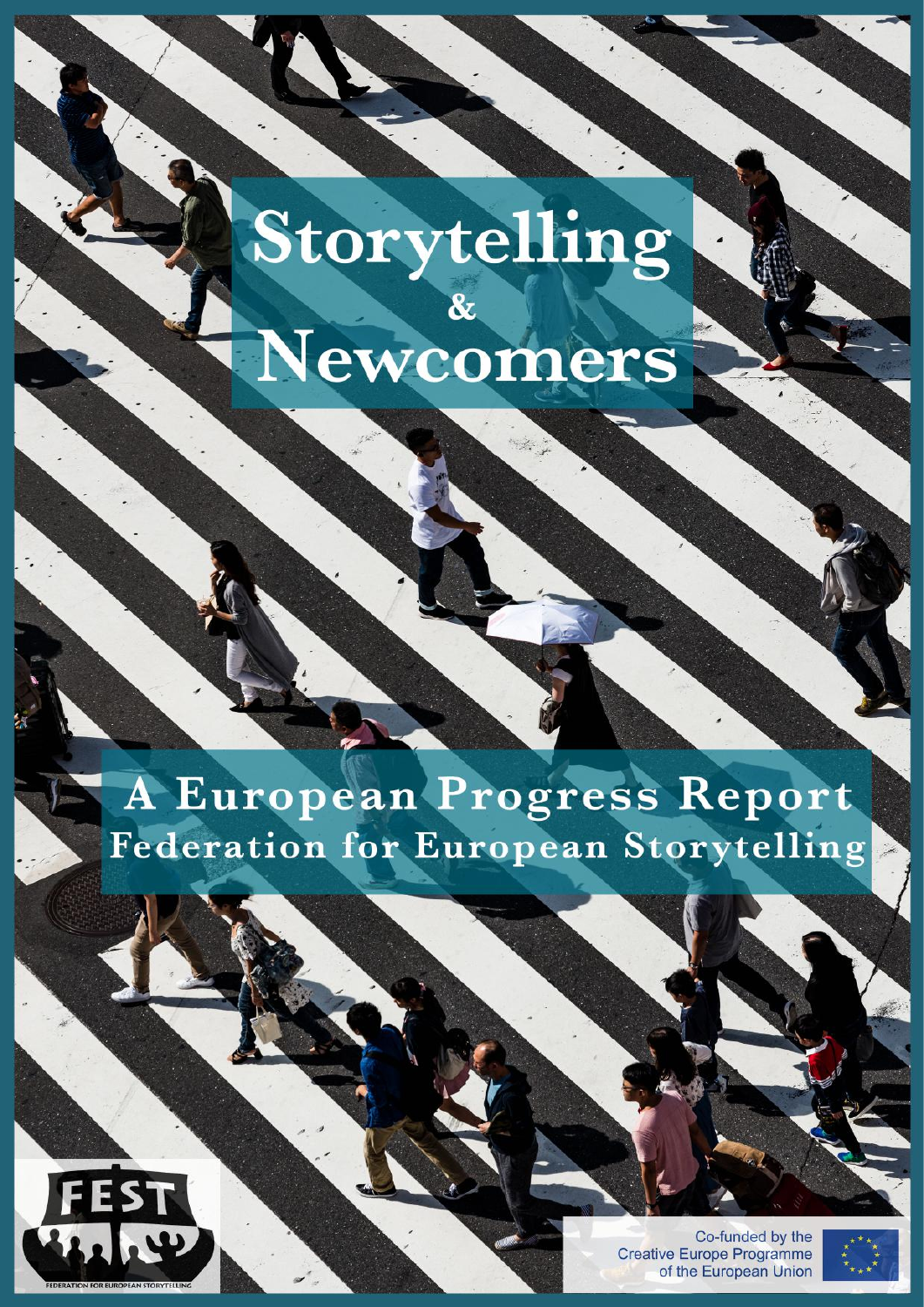# Storytelling and newcomers: a European progress report 2018

In a recent FEST survey, an overwhelming amount of storytellers, trainers and organisers voiced their support for storytelling projects involving migrants and refugees. Respondents from a wide range of European states seem to agree about the positive effects of storytelling on newcomers and recognize a bright future for applied storytelling catering towards this group. In the past, storytellers have already taken on the challenges that come along with an audience of migrants. Some even chose to not only bring the art to newcomers but also to guide participants to become storytellers. Echoes of these past experiences are found throughout the European world of storytelling, yet little documentation can be found online in this digital age. Although storytellers, often independent pioneers, have been working with newcomers for decades, few have formalised their work into documented projects. Because of this, new performers and organizers interested in working with migrants face difficulties and problems long overcome by others.

Compared to the past decade, it seems that local governments and institutions such as public libraries have found their way into the world of storytelling. The point of discovery has long been passed with durable bonds already formed between storytellers and social organizations. An example of this established cooperation is 'Ons Verhaal', a Belgian project by storytellers Rien van Meensel and Annelies van Camp. Together with Vormingplus Limburg, a provincial non-profit concerned with adult education and integration, storytellers Rien and Annelies have offered their workshops for refugees and migrants in many a town. The format of their workshop is a welldeveloped product which can easily be applied in different places. Thanks to the project's achievements of strengthening mutual trust and encouraging critical reflection, organizations such as Vormingplus continue to welcome storytelling as a means of emotional support and expanding skills. It is important for aspiring project initiators to understand applied storytelling's possibilities. In general, three types of development and support can be identified. Past projects have proven that storytellers can tackle all three or focus on just one type.

The first set of goals focusses on the newcomer as an individual with an often troubled past, having experienced wars, political oppression or socio-economic hardship in their home country. These goals also deal with questions about identity migrants might have as they find themselves stuck between their birthplaces and new hosts. LISTEN is one of the projects which focus on this emotional, psychological aid and development storytelling can offer. By telling their stories, participants can reconcile with their past and gain peace of mind.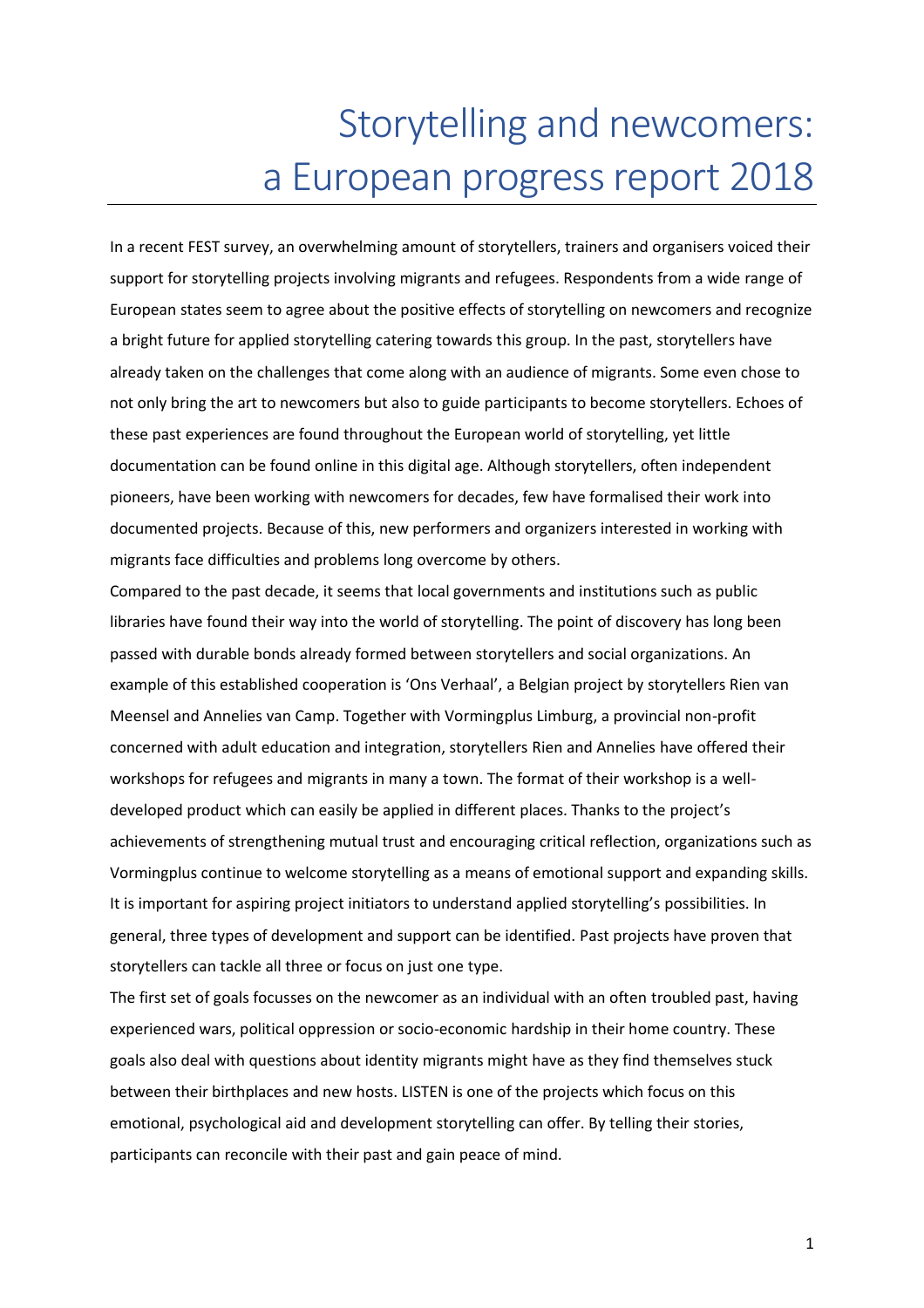A second set of goals deals with skills newcomers can gain and improve, ranging from their grasp of a second language to improving their overall communication. 'Babbel en Vertel' shows the importance of small, active groups for language improvement. Storytelling drags participants away from the blackboard and into a practical, save environment to try out their new skills. A third set of goals centres around social cohesion. Projects such as the 'Story Sharing Café' can break barriers between locals and newcomers. Storytelling can dissolve the unseen lines that divide society because of mutual distrust and fear of the unknown.

Digital platforms are rapidly changing the scale and reach of storytelling projects. There are several advantages connected to digital projects such as 'Migrant Child Storytelling'. In a world with ever greater connectivity and availability of internet even amongst the poorer layers of society, websitebased storytelling projects can transcend borders for a near global coverage. Digital material also proves cheaper per participant, further increasing the reach of these programs. Audiences from all over the world can visit the 'Migrant Child Storytelling' website and hear, read and see the stories of children from all across the world. Nevertheless, there are also challenges which are better handled by classic formats such as workshops. Training often proves to be a problem, lacking completely in 'Migrant Child Storytelling' although 'LISTEN' does provide support for their participants. There are also more ways for offline storytellers to reach newcomers, while websites can be difficult to encounter for someone who has never been introduced to storytelling before. In the future, cooperation and a mixture of formats and platforms will prove to be the best solution for today's challenges. For example, workshops with intense training possibilities can spread their stories on digital platforms.

A last highlight goes to storytelling and academia, following a Canadian example. The Creative Expression Workshops for Immigrant and Refugee Children project in Montreal tries to support children who are learning French as a second language. While plenty of European projects implement storytelling in a similar fashion, the Montreal project distinguishes itself by academia's involvement and subsequent study of the case. By establishing bonds with universities, both researchers and storytellers can profit. While the former gain case-studies for their theories and educational or psychological concepts, the latter receive a detailed analysis of their work and remarks for improvements.

The future of storytelling for newcomers in Europe looks bright, with more projects sprouting each year thanks to dedicated storytellers and increasingly involved public institutions and organizations. Documentation remains a problem to be solved. Independent storytellers and small organizations should recognize the worth of their work and the wealth of experience they gain in the field. This experience could serve the initiators of new projects with invaluable lessons to be learned. Experiences do not always have to be good, sometimes one can learn more from a failure than a

2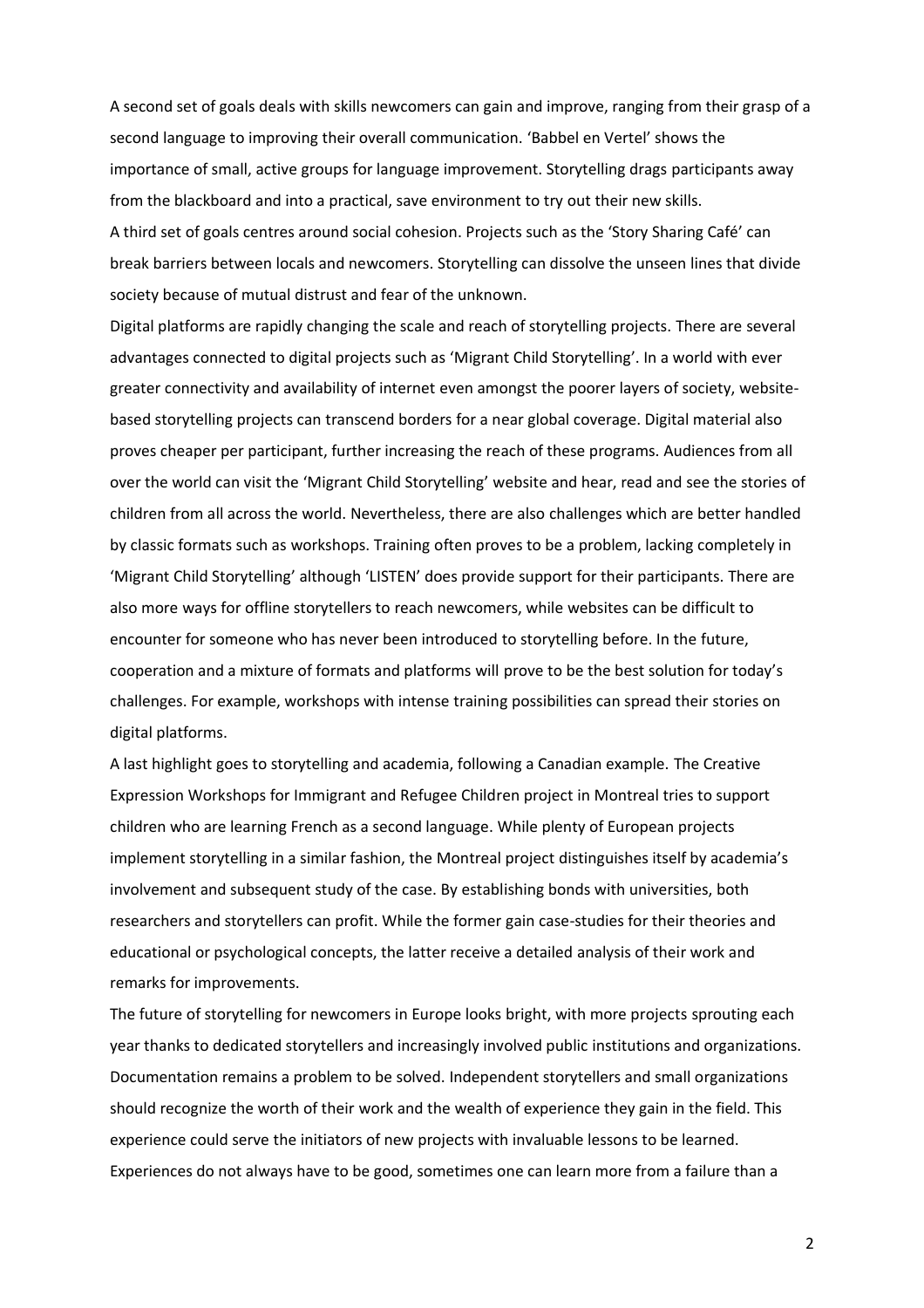success. Furthermore, EU-commission backed projects such as 'Sheherazade' have proven their lasting impact on the storytelling community in Europe. By training storytellers, these projects have prepared the field for new initiatives.

# GOOD PRACTICES

# 1. SHARED HISTORY PROJECT

The Shared History Project is an initiative started by the South Belfast Roundtable against Racism. To take on the challenges of a multi-ethnicity and multicultural society, the SBRR provided an opportunity for citizens with a migrant background to tell their stories and reasons for moving to Northern-Ireland. The Shared History Project shows how storytelling can be used to strengthen communities against racism.

http://www.developmenteducationreview.com/issue4-perspectives7

# 2. HET SPROOKJESPROJECT

'Het Sprookjesproject' or 'Sprookjes van Heinde en Verre' is a Dutch project started by Vluchtelingenwerk Midden-Nederland. The project hosts multiple storytelling groups with a focus on fairy tales. Migrant or refugee women with children are given an opportunity to meet each other and exchange stories from their cultural backgrounds. A report on a partner of 'Het Sprookjesproject' states that the initiative prevents social isolation and enables women to enhance their grasp of the Dutch language.

Report:<http://fontys.surfsharekit.nl:8080/get/smpid:27153/DS1/>

# 3. REFUGEE TALES

Refugee Tales is a project that wants to give refugees a chance to tell their stories. The project distinguishes itself by offering walks for solidarity. In their attempt to spread awareness about indefinite detention in the United Kingdom, Refugee Tales hosts several performances during the walks. Soon the organization will publish a book with many stories told by refugees.

<http://refugeetales.org/>

## 4. THE CARAVAN

The Caravan project provides Syrian refugees with storytelling workshops in camps throughout Lebanon. Not only can participants share their stories with the world, they can also contribute to a street performance consisting of recorded media.

<http://www.theatretemoin.com/the-caravan-syrian-refugee-project-in-lebanon/>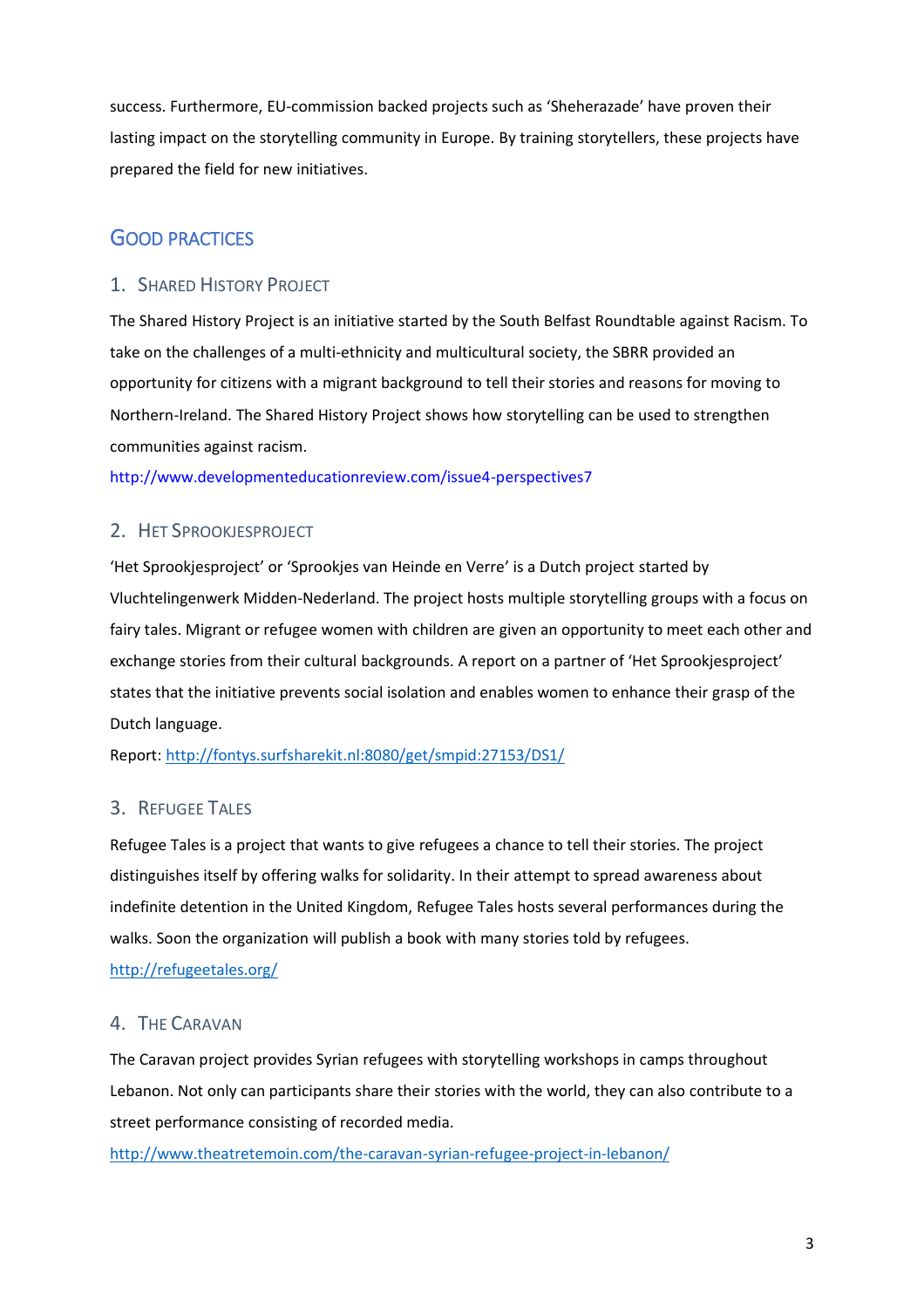# 5. NORTH YORK COMMUNITY HOUSE DIGITAL PROJECT

This Canadian storytelling project, hosted by the North York Community House, aims to help newcomers share their stories online. The community centre, which also initiated the project,

provides workshops for immigrants and refugees so they can first learn to tell their story. Afterwards the project provides a digital platform for the recorded stories on You Tube. The North York Community House also hosts group meetings for newcomers, mainly targeting women.

[https://www.huffingtonpost.ca/danielle-astrug/digital](https://www.huffingtonpost.ca/danielle-astrug/digital-storytellingimmigrant_b_2233944.html?guccounter=1)[storytellingimmigrant\\_b\\_2233944.html?guccounter=1](https://www.huffingtonpost.ca/danielle-astrug/digital-storytellingimmigrant_b_2233944.html?guccounter=1) <https://www.youtube.com/user/nychonline>



# 6. CREATIVE EXPRESSION WORKSHOPS FOR IMMIGRANT AND REFUGEE CHILDREN

This Canadian initiative for young immigrants and refugees in Montreal tries to support children who are learning French as a second language. The project in Quebec is marked by its connections to academia, most importantly the role of psychologists who have published works about this case of applied storytelling in language education.

## 7. SALON SOUVENIR

Salon Souvenir is a 2015 Belgian storytelling project which involved elderly inhabitants of an industrial , diverse town called Genk. Professional storyteller Rien van Meensel helped two groups tell their stories to bind cultures and take a look at mutual distrust and misunderstandings in the past. Although both groups consisted of pensioners and elderly citizens, one was comprised of inhabitants with a rich local ancestry. The other was made up of first generation immigrants of foreign heritage. The surprising and engaging stories were featured in an exhibition for a greater audience.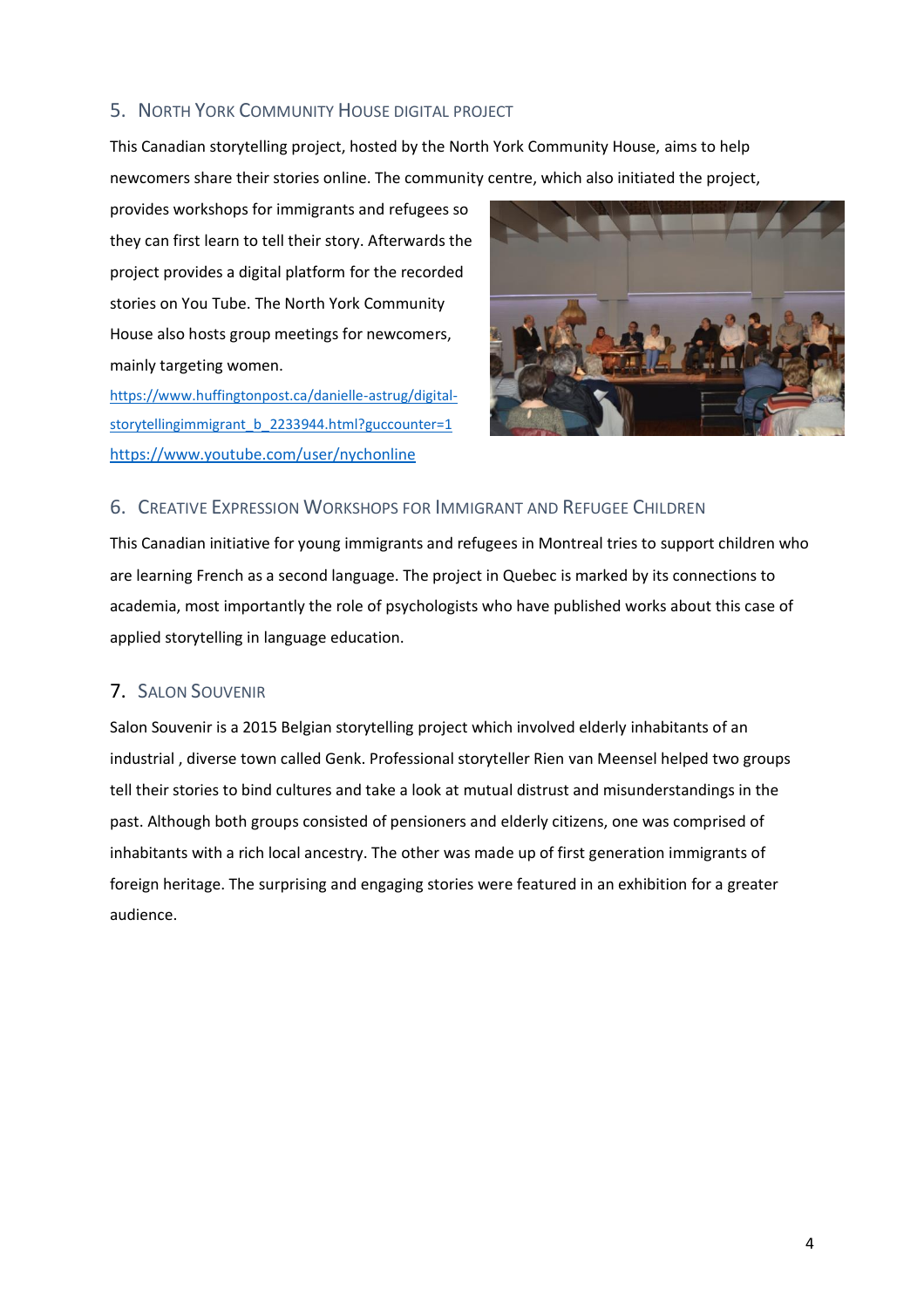# 8. MULTIPLE PROJECTS BY STORYTELLING CENTRE AMSTERDAM

The Dutch Storytelling Centre Amsterdam has featured and continues to feature multiple projects which involve newcomers. Examples such as Osdorp the Storytelling Neighbourhood and Together in the Molenwijk prove the organisation's dedication to bringing storytelling to audiences of refugees and migrants. The Centre has also shared methods and theory about these projects in online readers for others hoping to set up a similar project. The material can be found on a dedicated website in Dutch and English, with an Arabic version in the making.

<http://sharetoconnect.nl/> [www.storytelling-centre.nl](http://www.storytelling-centre.nl/)

# 9. SANGS AN' CLATTER

The Scottish storytelling project Sangs an' Clatter was set up by the experienced Village Storytelling Centre, which reached out to four different organizations each engaged with difficult to reach groups in society. One of these, the Possilpoint Community Centre, was running a Refugee and Asylum Project which fitted the storytelling project. Aided by music, storytellers brought their art to small audiences of newcomers. The project's outreach to multiple organizations shows its possibilities for future cooperation with other partners. It is important to note that Sangs an' Clatter tries to focus on the accessibility of storytelling, rather than giving newcomers extensive training and a platform. <http://www.villagestorytelling.org.uk/>

#### 10.HELDEN VAN VANDAAG

Professional storyteller Pauline Seebregts had already accumulated a wealth of experience working with newcomers before she kickstarted the joint Flemish and Dutch project Helden van Vandaag with her associates. By training refugees to tell their stories and engaging other storytellers to tell the story of a refugee, a small group of refugees were encouraged to grow into trained storytellers.These tellers toured the Dutch speaking parts of the low countries to spread their tales amongst the general population in a bid to improve awareness and open a dialogue. <https://www.alden-biesen.be/sites/default/.../HeldenvanVandaag.pdf>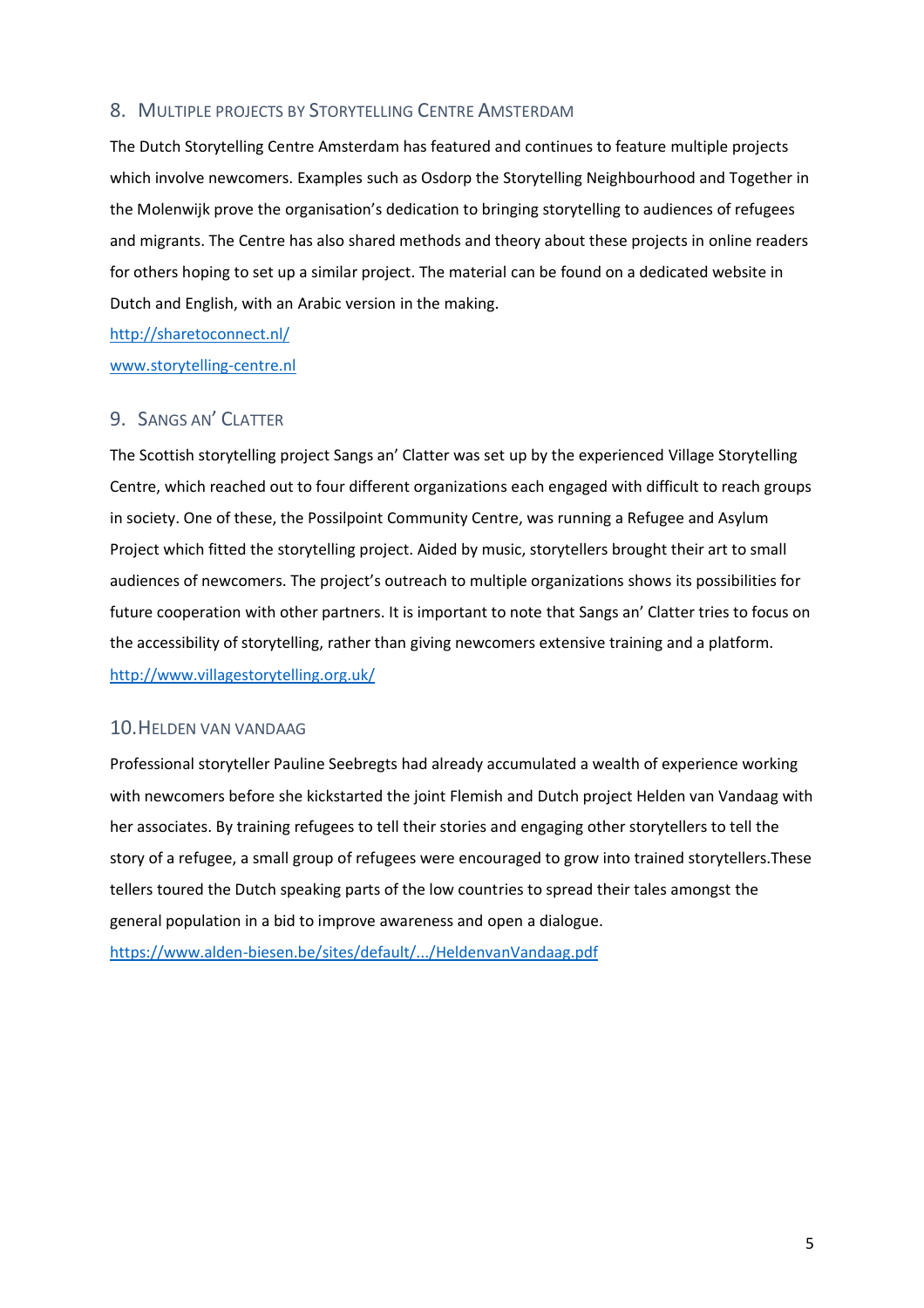# 11.MIGRANT CHILD STORYTELLING

This digital, running project offers children from all around the world a chance to send in their stories. The format remains diverse to stimulate participants of many cultures. The texts, pictures, video's and various other stories are collected and displayed on the project's website. Although the project offers no training to the participants, it does try to break language barriers by offering translation services to English. Migrant Child Storytelling sets itself apart from similar projects by providing a connection to other storytelling projects. Small, training-centered projects can gain a large platform for their artwork thanks to this service.

<https://migrantchildstorytelling.org/>

# 12. LISTEN



LISTEN: learning from intercultural storytelling is a project backed by the EU Commission's Erasmus+ program involving multiple partners across Europe. Similar to the Migrant Child Storytelling project, LISTEN gathers the stories of newcomers on a digital platform. The latter distinguishes itself by targeting an adult audience and keeping to a radio format, specifically attempting to improve the participant's peace of mind and their communicative

skills. LISTEN also provides learning courses for trainers who in turn can help refugees or migrants grow into storytellers. By offering this training opportunity, the project will most likely have a lasting impact will encourage trainers to set up

new projects in the future.

<http://listen.bupnet.eu/>

#### 13.SILENT BOOKS

This project by IBBY has been creating wordless books for migrant children on Lampedusa, an isle located in the Mediterranean and known as a hotspot for migrants on the move to the European mainland. The project tries to achieve its passive approach to storytelling through books in two phases. In a first phase, a library for locals and migrants alike was set up on the isle. In the second phase, a yearly repertoire of wordless books was created. Although the project retains a passive approach, it can still serve as an example for storytellers because of its reach and possibilities to expand beyond Lampedusa due to its use of pictoral language.

<http://www.ibby.org/awards-activities/activities/silent-books/?L=0>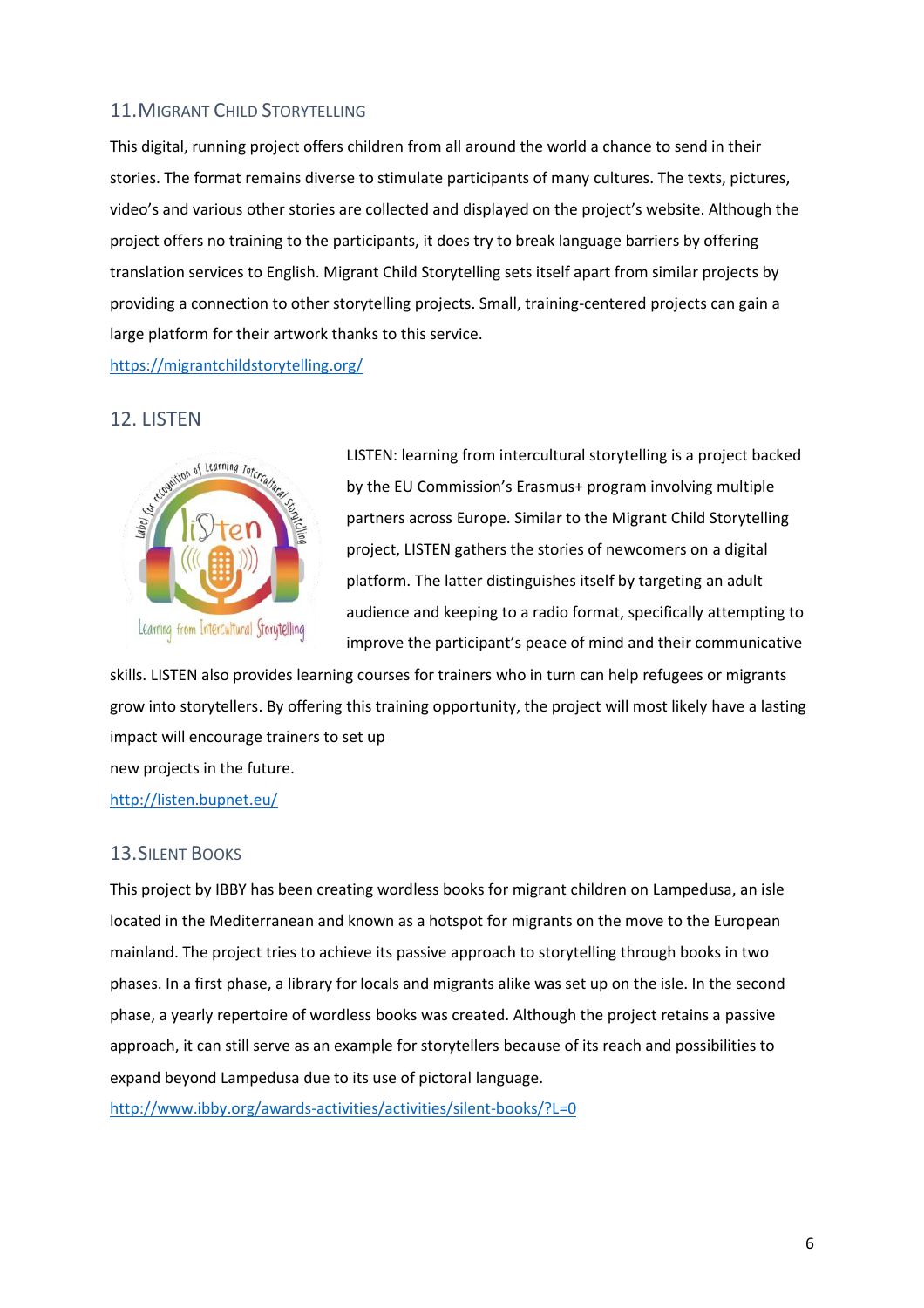# 14.EEN MAAL & VERHAAL

Raymond den Boestert, a veteran professional storyteller and founder of the Dutch Vertelacademie helped power the maal & verhaal project in the Netherlands. By hosting intercultural meetings on a local scale, locals in the Utrecht neighbourhood of Lombok got to know each other through storytelling. Maal & verhaal can serve as an example of storytelling to bring together and strengthen a community.

# 15.ONS VERHAAL

Belgian storytellers Rien van Meensel and Annelies van Camp work together with the provincial nonprofit Vormingplus Limburg to host storytelling workshops for refugees and migrants. Ons Verhaal tries to strengthen mutual trust and encourages critical reflection. Travelling from town to town, the workshop gives the participants a chance to tell their story and receive guidance during six half a day sessions. Afterwards the digital stories are presented online.

<https://www.onsverhaal.be/>

# 16.RØDHÆTTE OG LEILA

Red Riding Hood and Leila is a private project run by Danish storyteller Pia Sigmund. The project, which started in 2003, focusses on a group of storytellers with different ethnic backgrounds ranging from Somalia to Turkey, Iraq and beyond. After the lead storyteller had told them a story, pairs would repeat the story in their mother tongues for various audiences. By combining Danish with languages such as Somali and Arab, locals got a taste of foreign culture whilst enjoying the comfort of their own language.

# 17.LIVING LIBRARY

Living Library is a project which originates from Denmark but has nowadays gained the support of the Council of Europe. With a focus on conversation, the concept is based on borrowing books from a library. Instead of books, audiences pick a person and engage in a conversation. The strength of Living Library is the reach of its participants and the easy to implement concept in over 60 countries across the globe.

<https://www.coe.int/en/web/youth/living-library?desktop=true>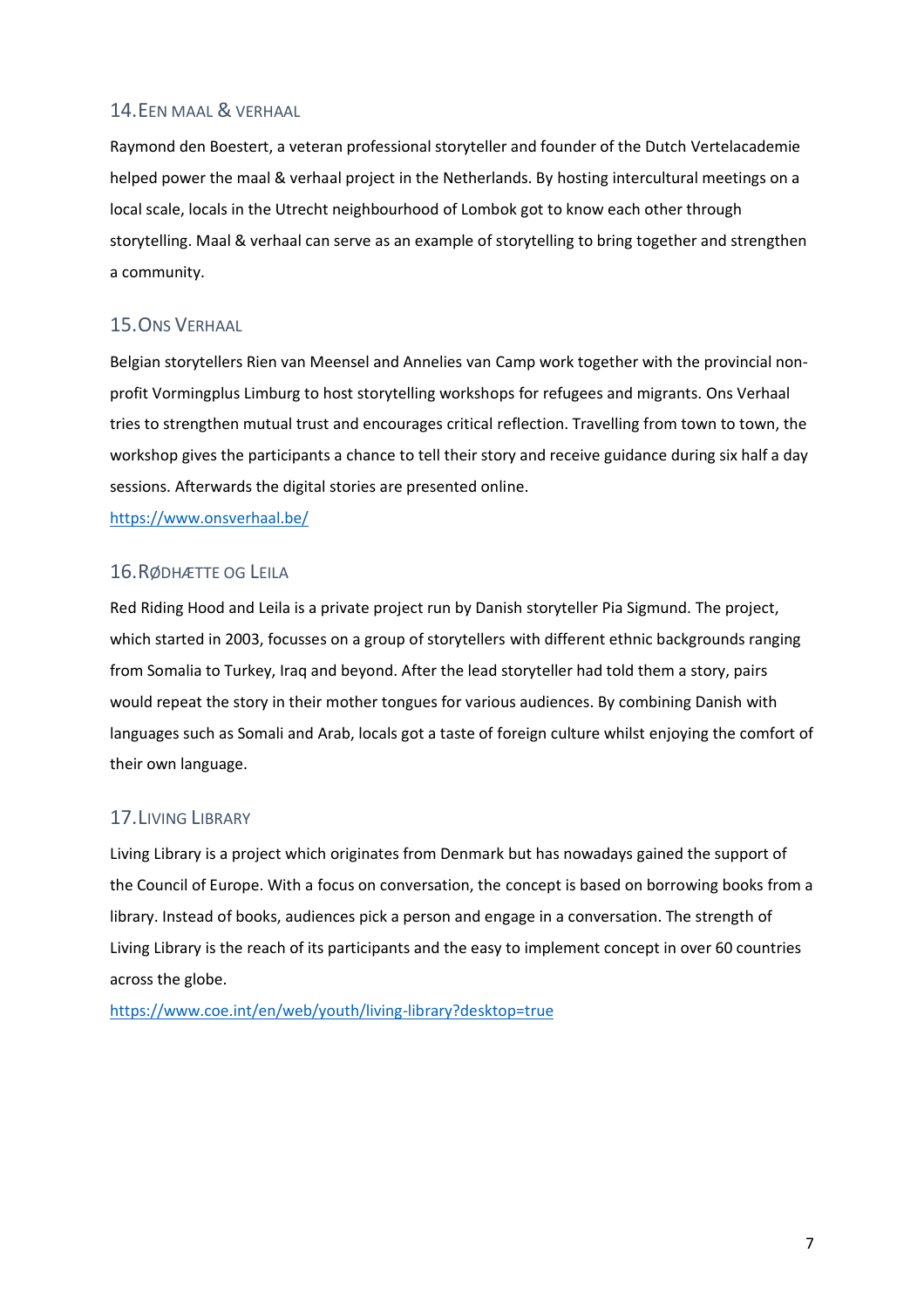# 18.MOEDER-TAAL

Moeder-Taal is a Belgian social project started by the Centrum voor Basiseducatie Kempen, an institution concerned with education. It applies storytelling in a loose way to help migrant women improve their grasp of Dutch and break free from social isolation. This in turn helps their children by improving their preschool environment.



[www.isom.be/documents/Draaiboek-Moeder-Taal-Geel.pdf](http://www.isom.be/documents/Draaiboek-Moeder-Taal-Geel.pdf)

## 19.BABBEL EN VERTEL

Storytelling method Babbel en Vertel is part of the greater Babbel en… project, which aims to improve newcomer's grasp of the Dutch language in various ways. The project is run by Atlas, an integration service based in Antwerp, Belgium. The concept's aim is to encourage participants to tell their story with their limited skills, thus improving their confidence to use Dutch in everyday life. Formats such as Babbel en Vertel are readily available on the project's website with plenty of information and training material for potential workshop organizers. The website can also be a trove of knowledge for foreign storytellers who wish to set up a similar project for their country's native language.

<http://www.nederlandsoefenen.be/antwerpen/babbel-en-categorie/babbel-en-verteleen-verhaal>

# 20.MOIRA CASSIDY'S WORKSHOP

This private, unnamed storytelling workshop created by storyteller Moira Cassidy is designed for the personal and group development of migrant adults. In four activities, Moira introduces the art of storytelling to the participants by using voices, smells, visuals and writing.

# 21. STORY SHARING UNIVERSUM

This Finnish project revolves around a story sharing café which functions as a monthly social gettogether. By involving storytellers, musicians and visitors who participate in an open-mic storytelling time, locals and newcomers alike can enjoy themselves and get to know each other in a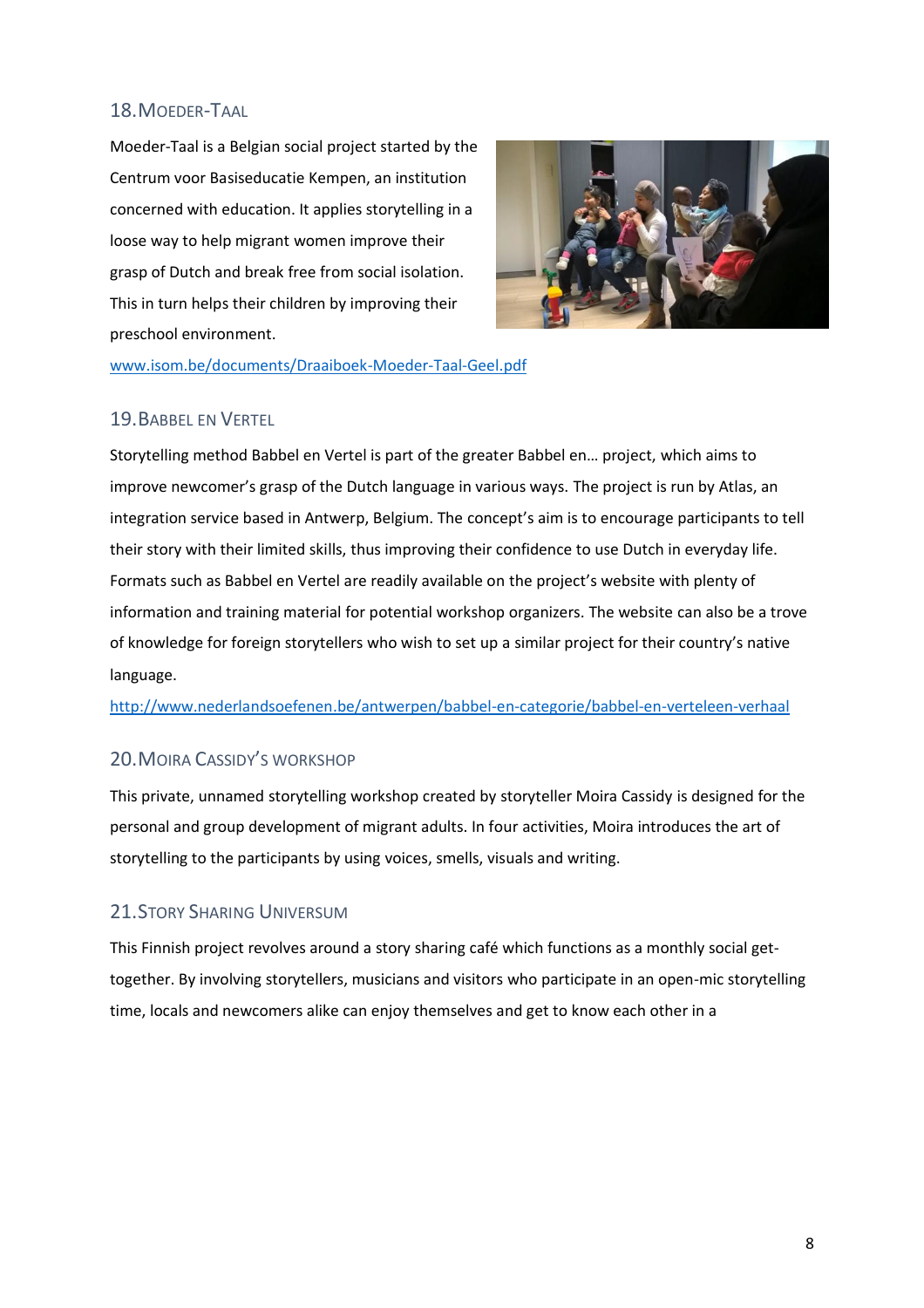comfortable, welcoming environment. Another part of the project provides storytelling workshops

for asylum seekers in reception centres. Story Sharing Universum's success earned it the support of Helsinki city and a national prize in 2017. As the founder of Nordic Network, the project intends to publish material and exercises from their workshops in the future. <http://universum.fi/universum/story-sharing-universum/>